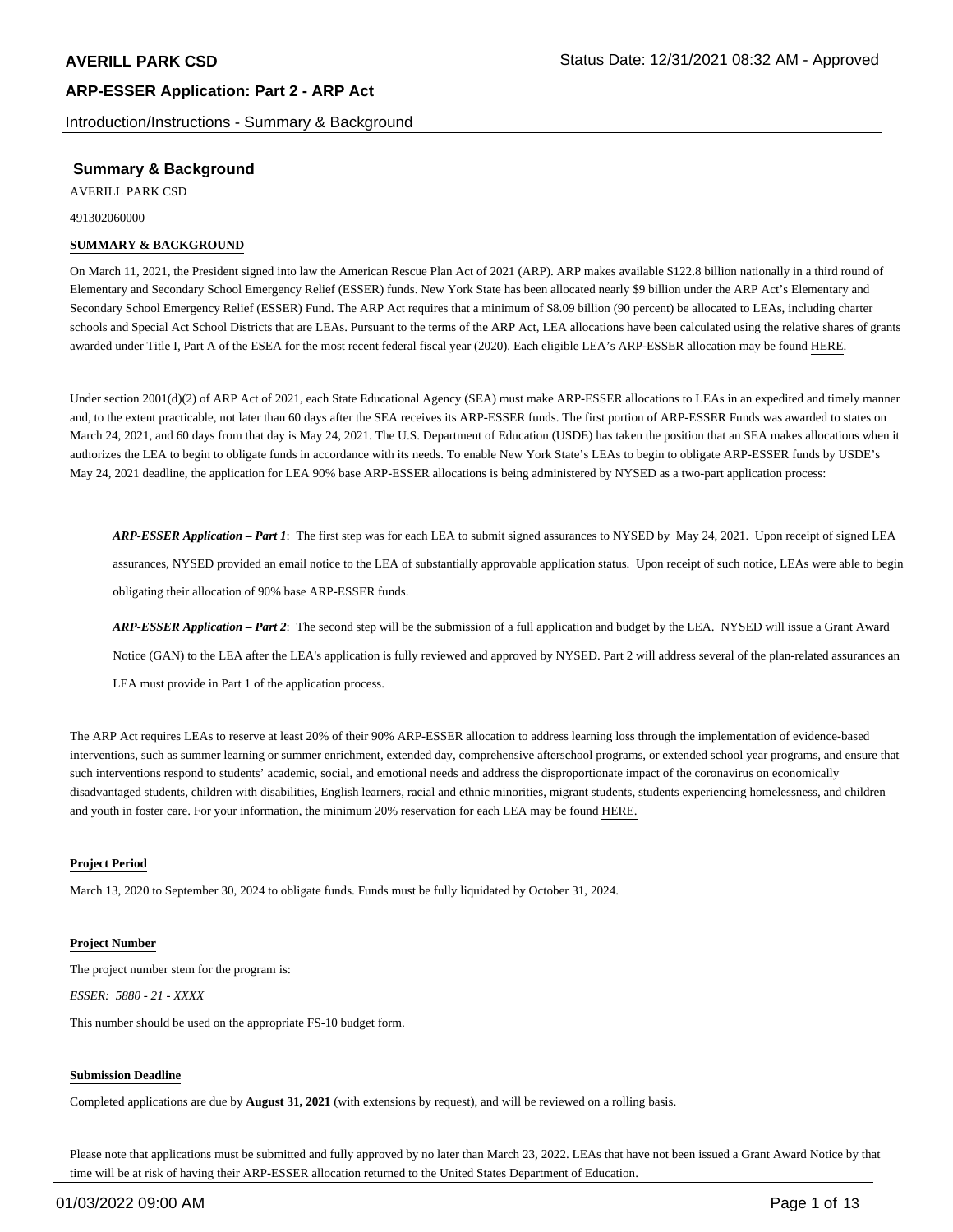Introduction/Instructions - Summary & Background

#### **APPLICATION PROCESS FOR LEA ALLOCATIONS OF ARP-ESSER SEA RESERVE FUNDS**

The federal ARP statute requires SEAs to reserve:

not less than 5 percent of the total amount of grant funds awarded to the State (\$449.4 million) to carry out activities to address the impact of lost instructional

time by supporting the implementation of evidence-based interventions;

not less than 1 percent (\$89.9 million) to carry out the implementation of evidence-based summer enrichment programs; and

not less than 1 percent (\$89.9 million) to carry out the implementation of evidence-based comprehensive afterschool programs.

The 2021-22 enacted state budget directs that these required SEA set-asides be allocated as grants to specified school districts. Each eligible district's allocation of SEA reserve funds may be found HERE. NYSED will inform school districts under separate cover when the application process for school district allocations of ARP-ESSER SEA set-aside funds has been published in the SED Monitoring and Vendor Reporting System. This application is only for LEA 90% base ARP-ESSER allocations. LEAs should not apply for ARP ESSER SEA Reserve funds as part of this application.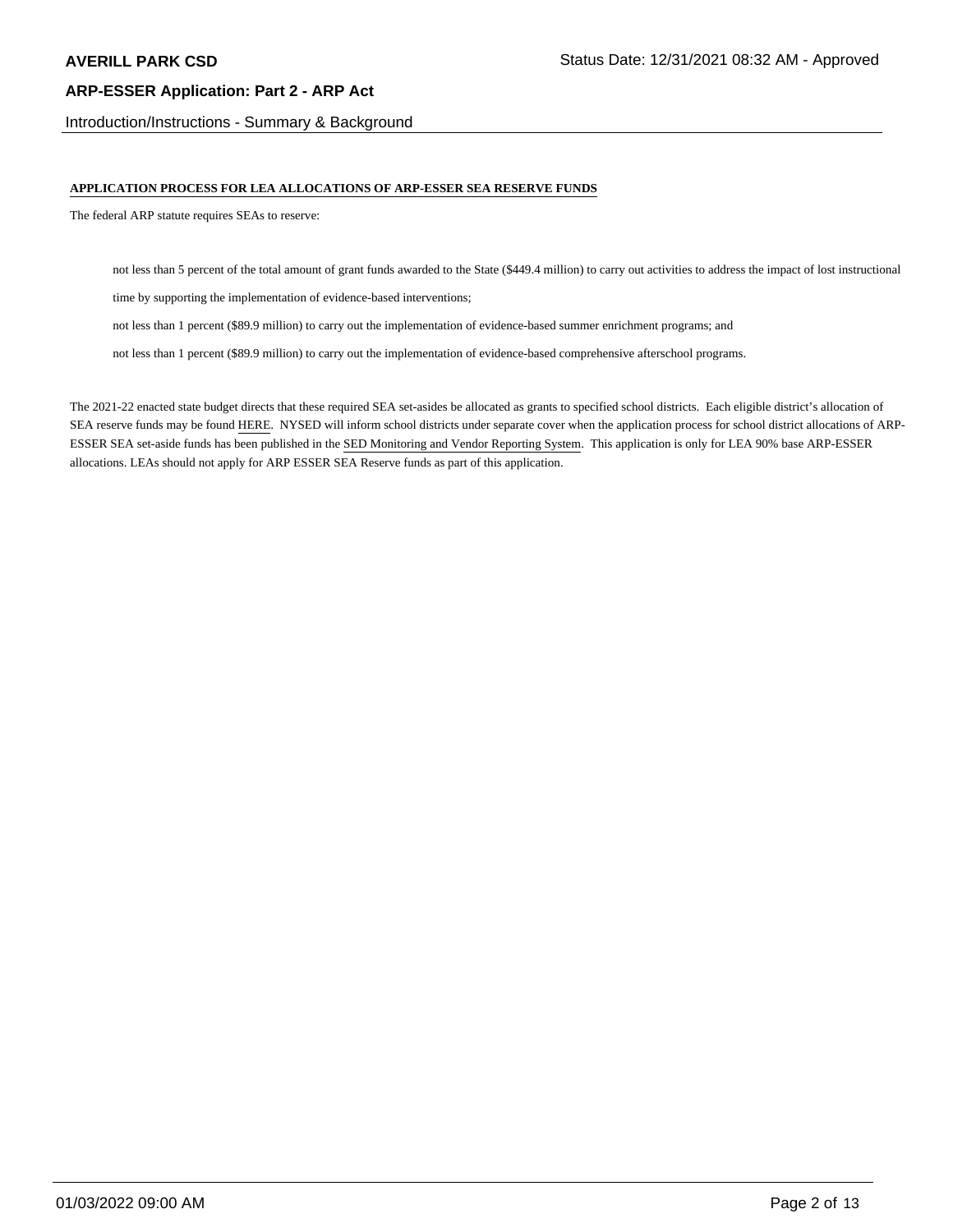Introduction/Instructions - Submission Instructions

#### **Submission Instructions**

AVERILL PARK CSD

491302060000

#### **Directions for Submitting the Application:**

The online application may only be submitted/certified by the chief school officer of the applicant LEA. The designated superintendent (public school LEAs), and the chief executive officer, board of trustees president, or school employee designated by the board of trustees (charter school LEAs) are the only administrators with the submit/certify rights necessary to successfully submit and certify a completed application for NYSED review.

LEAs *ARE NOT REQUIRED* to send hard copies of general application materials to the Department.

LEAs *ARE REQUIRED* to send signed originals and two hard copies of each FS-10 Budget Form to:  *Office of ESSA-Funded Programs - Rm 320 EB RE: ARP-ESSER Application – Part 2 New York State Education Department 89 Washington Avenue Albany, NY 12234.*

#### **Deadline for Submitting the Applications:**

The *ARP-ESSER Application – Part 2* is due by August 31, 2021.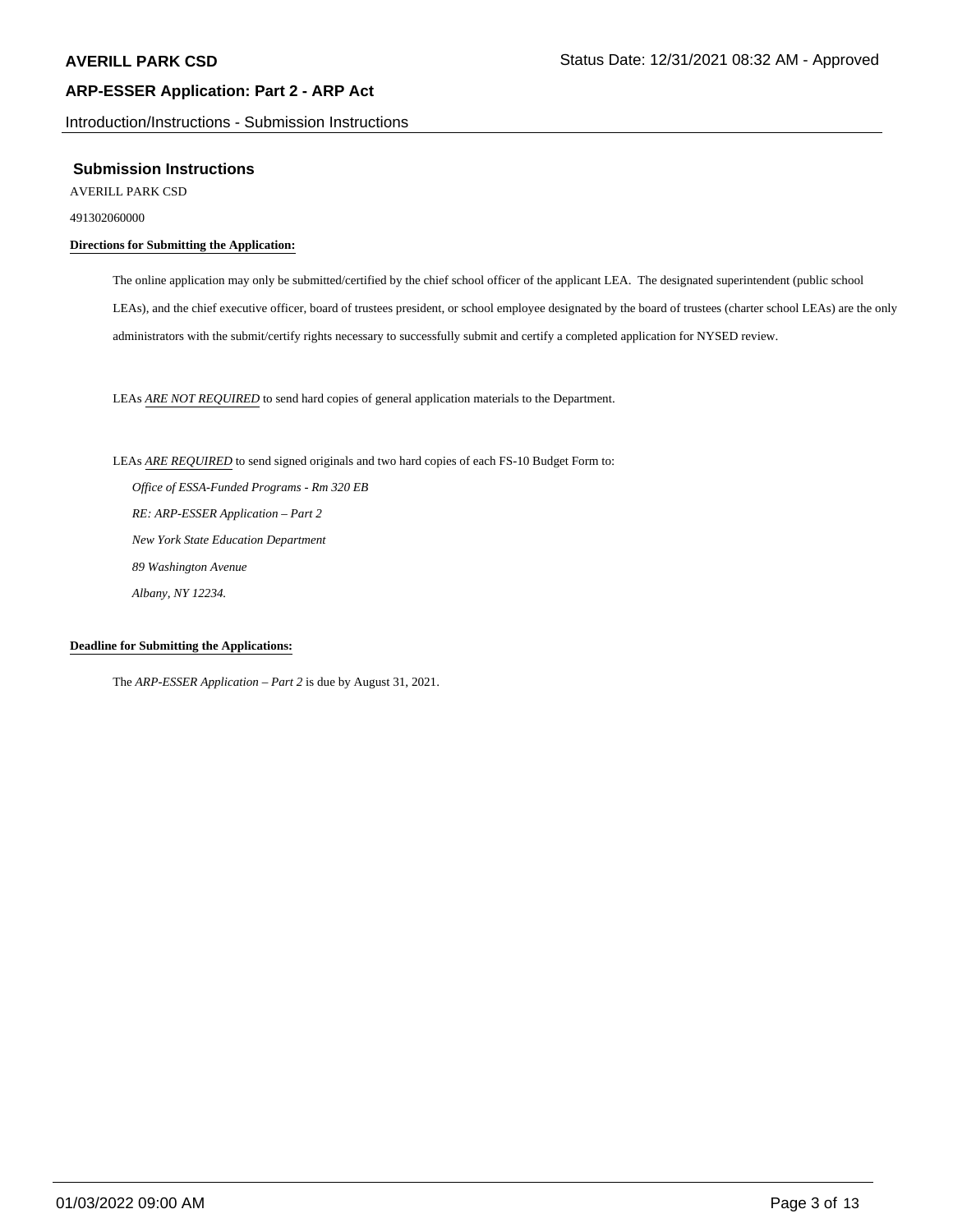LEA ARP-ESSER Plan - ARP-ESSER Intent to Apply

## **ARP-ESSER LEA Base 90% Allocation - Intent to Apply**

AVERILL PARK CSD

491302060000

**1. Does the LEA intend to apply for American Rescue Plan (ARP) Act - Elementary and Secondary School Emergency Relief (ESSER) LEA Base 90% funding?**

Yes, the LEA intends to apply for Elementary and Secondary School Emergency Relief (ESSER) funding.

**2. Please provide contact information for the LEA Business Official and Board President. Please confirm that each individual has reviewed and approved of the application, including all plan descriptions and use of funds.** 

|                               | Name                  | Email Address     | Date of Final |
|-------------------------------|-----------------------|-------------------|---------------|
|                               |                       |                   | Review/       |
|                               |                       |                   | Approval      |
| <b>ILEA Business Official</b> | <b>Michael Ouimet</b> | ouimetm@apcsd.org | 9/21/21       |
| <b>LEA Board President</b>    | Jessica Zweig         | zweigi@apcsd.org  | 9/21/21       |

## **ARP-ESSER Allocation - Construction-Related Costs**

**3. Does the LEA intend to use American Rescue Plan (ARP) Act - Elementary and Secondary School Emergency Relief (ESSER) LEA Base 90% funding for construction-related expenditures?**

No, the LEA does not intend to use American Rescue Plan (ARP) Act - Elementary and Secondary School Emergency Relief (ESSER) funding for construction-related expenditures.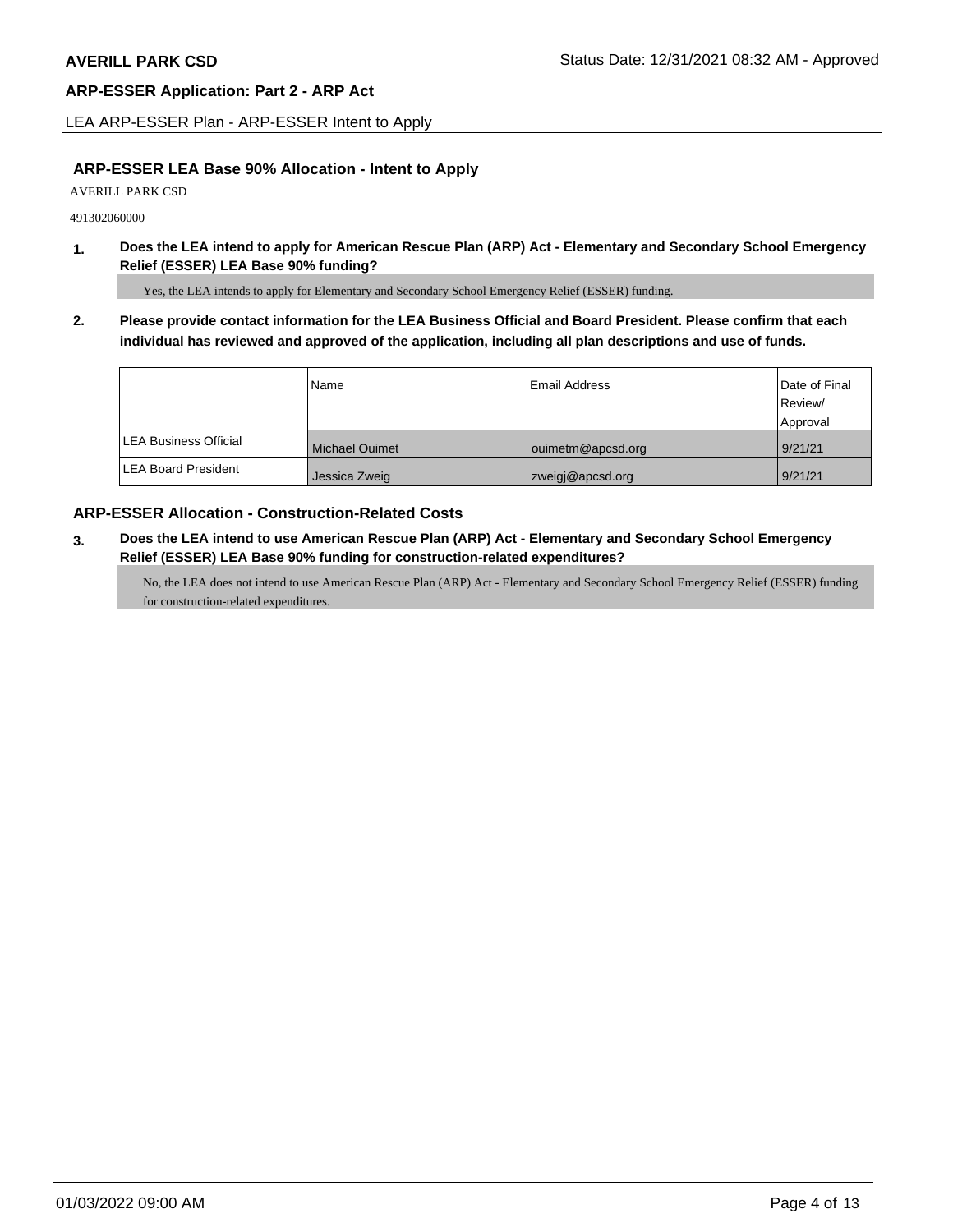LEA ARP-ESSER Plan - ARP-ESSER Plan Development & Program Information

## **ARP-ESSER LEA Base 90% Allocation - Plan Development and Dissemination**

AVERILL PARK CSD

491302060000

Title VIII of Division B of the CARES Act directs the Department to carry out the Education Stabilization Fund, of which the ARP ESSER funds are a part. Section 2001 of the ARP Act provides for the Department to make grants to each SEA from the ARP ESSER funds. An SEA must allocate at least 90 percent of its ARP ESSER grant funds to its LEAs (including charter schools that are LEAs) in the State in the same proportion that the LEAs received under part A of title I of the ESEA in Fiscal Year 2020, as required by section 2001(d)(1) of the ARP Act; and section 2001(e) of the ARP Act prescribes certain mandatory and permissive uses of LEAs' funds. Under 20 U.S.C. 1221e-3, the Secretary has the authority to promulgate rules governing the programs administered by the Department. Under this requirement, each LEA that receives ARP ESSER funds must develop, submit to the SEA on a reasonable timeline determined by the SEA, and make publicly available on the LEA's website, a plan for the LEA's use of ARP ESSER funds. The plan - known as the LEA ARP ESSER Plan - and any revisions to the plan submitted consistent with procedures established by the SEA, must include a description of key activities which are required below.

**NYSED will consider each LEA's application for its base 90% ARP-ESSER allocation as meeting the USDE LEA ARP-ESSER use of funds plan requirement, provided the required elements of the plan are fully addressed in the LEA's application, combined with a budget, and then publicly posted after being developed with public input.**

An LEA must engage in meaningful consultation with stakeholders and give the public an opportunity to provide input in the development of its plan. Specifically, an LEA must engage in meaningful consultation with students; families; school and district administrators (including special education administrators); and teachers, principals, school leaders, other educators, school staff, and their unions. Additionally, an LEA must engage in meaningful consultation with each of the following, to the extent present in or served by the LEA: Tribes; civil rights organizations (including disability rights organizations); and stakeholders representing the interests of children with disabilities, English learners, children experiencing homelessness, children in foster care, migratory students, children who are incarcerated, and other underserved students.

Each LEA's ARP ESSER plan must be in an understandable and uniform format and, to the extent practicable, written in a language that parents can understand (or, if not practicable, orally translated). Upon request by a parent with a disability, LEA plans must be provided in an alternative format accessible to the parent.

#### **1. In the space provided below, please describe how the LEA meaningfully engaged a diverse and representative set of the applicable stakeholders in developing a plan to use these funds and implementing that plan.**

Throughout the spring, the school district met with stakeholders as a plan for the ARP funds was developed. Specifically, the school presented a preliminary plan for using this funding at a public board meeting on June 14th. The community was invited to provide input and comments for a thirty day period. The plan was posted on our website during this time as well. Simultaneously, we held meetings with stakeholders in each of our schools (administrators, teachers, non-instructional staff) to share our plan for using ARP funds.

As the plan is implemented, we will be using a committee structure to support the efforts. For example, we have created an SEL curriculum renewal team that has been tasked with reviewing options for an SEL screening tool we are looking to purchase for the district. That team is made of teachers, counselors, administrators and support staff. Similarly, we have a committee meeting to review ELA and Math universal screening tools for our K-8 population of students. We have included our intervention team members, administrators, and literacy coaches in that process.

**2. In the space provided below, please provide the URL for the website(s) where the LEA ARP-ESSER Plan is/will be publicly posted. For an LEA that does not have a website, the LEA may identify an online platform (e.g. social media group or post, file sharing service, email listserv) that allows plans to be directly communicated to students, parents or legal guardians, school staff, and other stakeholders. As appropriate, the LEA should provide details about how the plan will be made available to people who request it.**

https://averillpark.k12.ny.us/federalstimulusfunds

Those that have requested the plan have been directed to the website so they can see how the funds are being used. We have also included a graph to show how the funds were split up proportionaly by the categories used in our plan. We will also post the application and budget forms on the page once approval is received.

**ARP-ESSER LEA Base 90% Allocation - Program Information**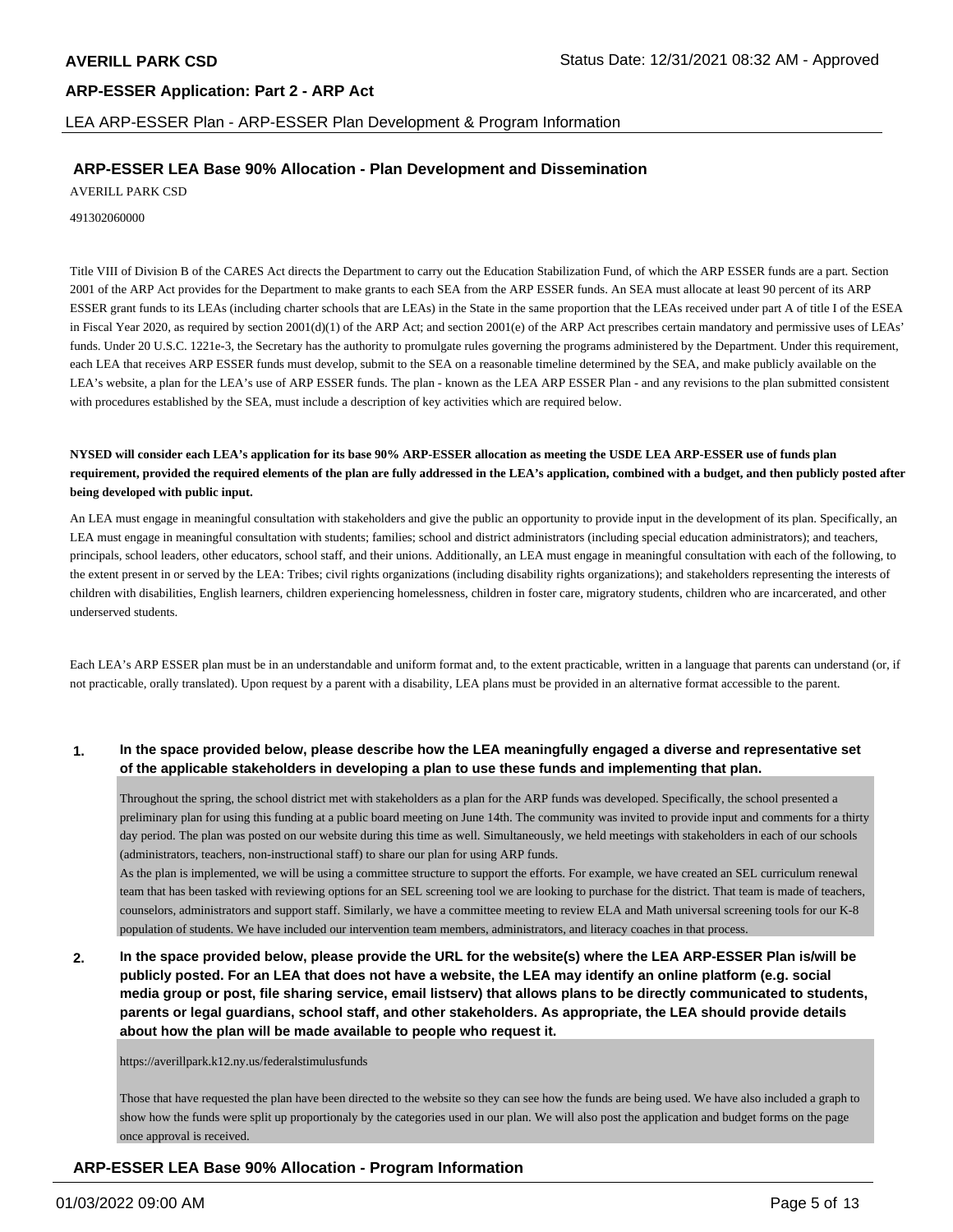#### LEA ARP-ESSER Plan - ARP-ESSER Plan Development & Program Information

**3. In the space provided below, please describe the extent to which and how the funds will be used to implement prevention and mitigation strategies that are, to the greatest extent practicable, consistent with the most recent CDC guidance on reopening schools, in order to continuously and safely open and operate schools for in-person learning.**

Included in our plan for utilizing this funding are a number of items related to implementing prevention and mitigation strategies. Funding has been set aside to purchase PPE supplies to allow to safely conduct in-person learning on a daily basis. This includes masks, gowns, face shields, cleaning supplies, and cleaning materials. Additionally, we'll be using funding to provide outdoor spaces to allow instruction to take place outdoors when appropriate. Finally, funding is being used to purchase trailers to allow us to remove furniture from instructional spaces so that we can provide adequate spacing in our classroom for students to attend in-person and maintain social distancing.

#### **4. In the space provided below, please describe the data that the LEA will use to identify student needs and monitor student progress as a result of planned interventions and supports.**

The district will utilize a number of data points to identify student needs and monitor our interventions. All students in grades K-8 will participate in universal screening during the first month of the school year in both Math and ELA. This data gathered from our Fastnridge assessment will be used in conjunction with data gathered at the end of the school year to identify students in need of intervention. After those students are identified, they will then be assessed for skill deficits using the PSI and PAST assessment. This will pinpoint skills in need of support through our RtI process. Once students are in intervention, we will progress monitor using a battery of assessments from the 95% Group, broken up by the specific skills that have been identified as an area of need through the use of the PSI assessment. These results will be tracked through our internal data visualization system called AP Inquiry.

**5. In the space provided below, please describe how the LEA will use the funds it reserves under section 2001(e)(1) the required reserve of 20% of funds - to address the academic impact of lost instructional time through the implementation of evidence-based interventions, such as summer learning or summer enrichment, extended day, comprehensive afterschool programs, or extended school year.**

This past summer, the district expanded its summer program to all levels. Previously, our summer efforts had been recently limited to just our high school students. With this funding, we were able to offer our Summer Blast program to identified students in K-8. This program served roughly 5- 10% of our students at each grade level and provide five weeks of support in ELA and Math. We viewed this as a maintenance program, not to try and catch students up, but rather ensure that they did not fall further behind. We collected data at the start and end of the program and will continue to monitor this cohort of students throughout the school year. We expect to provide this program again next summer using this funding.

**6. In the space provided below, please describe how the LEA will spend its remaining ARP ESSER funds consistent with section 2001(e)(2) - the allowable uses of funds - of the ARP Act.**

The remaining funding in this section will be utilized in a number of different ways. We have been able to restore four AIS teaching positions at the elementary level to provide ELA and math support for our struggling learners. These positions were not originally supported in our annual budget, but we were able to bring them back using this funding. We are also supporting our district Teacher Leadership positions which will allow us to continue to support our work with professional learning communities in the district, which are essential for providing consistent opportunities for departments and grade levels to be examining and improving student learning. We are also looking to procure a Social-Emotional Learning screening tool that will give us the opportunity to regularly screen our students' mental health and support their needs as they arise with research-supported practices. Lastly, we are setting aside funding to provide for a variety of professional development opportunities for our teachers and administrators in areas like school improvement, on-the-job coaching, technology integration, supporting revised NYS standards in Math and Science, and improving our work with Professional Learning Communities.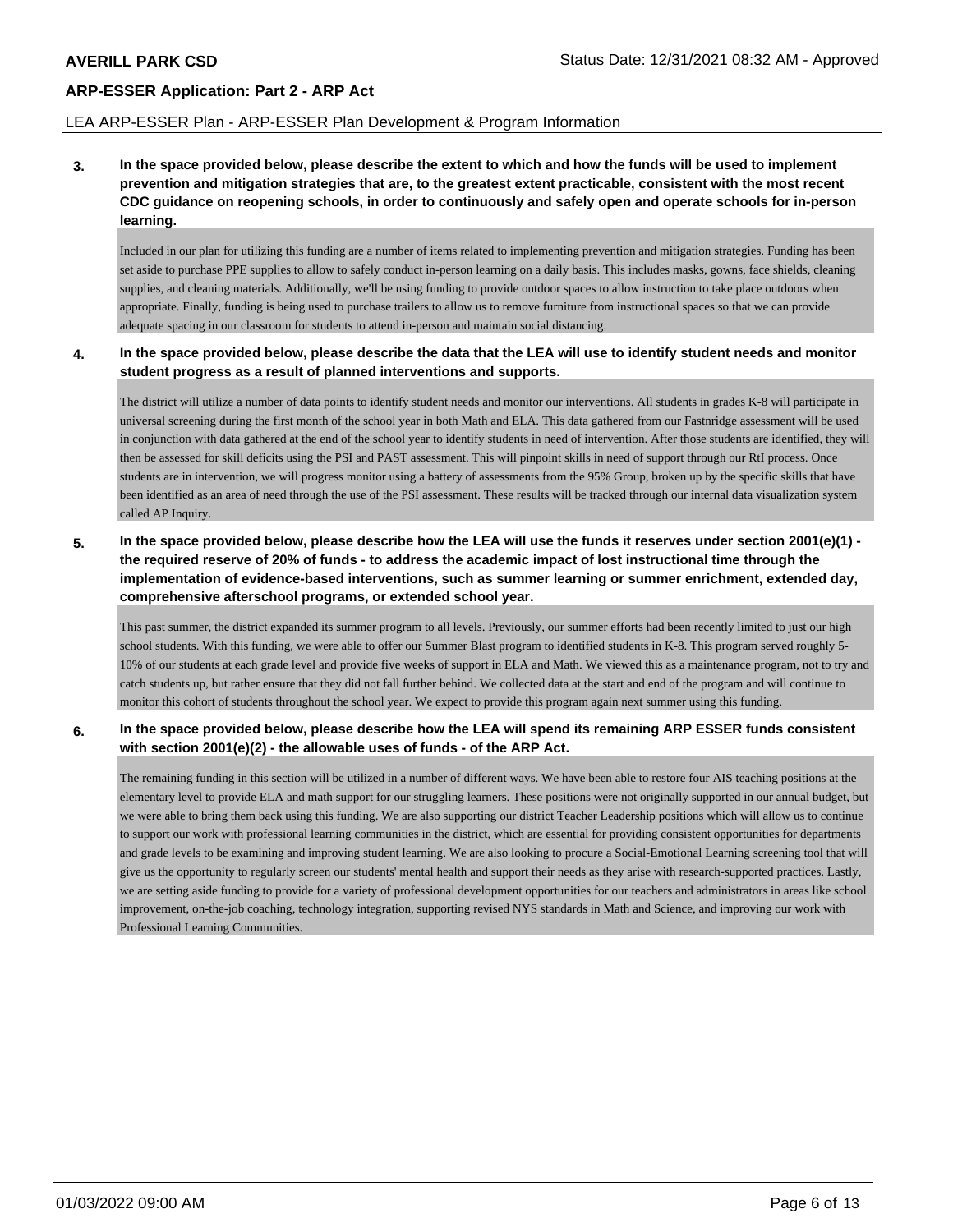#### LEA ARP-ESSER Plan - ARP-ESSER Plan Development & Program Information

**7. In the space provided below, please describe how the LEA will ensure that the interventions it implements, including but not limited to the interventions implemented under section 2001(e)(1) - the required reserve of 20% of funds - to address the academic impact of lost instructional time, will respond to the academic, social, emotional, and mental health needs of all students, and particularly those students disproportionately impacted by the COVID-19 pandemic, including students from low-income families, students of color, English learners, children with disabilities, students experiencing homelessness, children in foster care, and migratory students.**

Through the addition of two SEL coaches supporting our efforts in K-12, we will be better equipped to respond to SEL needs in our students. We will be working on improving our MTSS system of supports by more tightly integrating the academic and SEL for every student--thinking of the whole child. These coaches will be tasked with supporting our SEL efforts across the district by supporting child-study teams, vertically aligning SEL programs at all three levels (K-5, 6-8, 9-12), providing strategies for classroom SEL support, and delivering professional development for all staff. We want to ensure that every student is getting the reinforcement they need for maintaining a positive mental health every day. Included in this will be the use of SEL screeners that will be identify students that need specific SEL supports. This identification process will allow us to see the needs of all of learners including those that have been disproportionately impacted by the pandemic. In our district, that is largely our students from low-income families and students with disabilities.

Since the start of the year, we have begun looking at our current year academic data (universal screeners, common formative assessments, quarterly assessments, report card grades) in a disagregated fashion allowing us to isolate out our prominent populations that we serve like our low-income, students with disabilities, and students of color. We are able to focus specifically on those populations when having discussions about academic performance.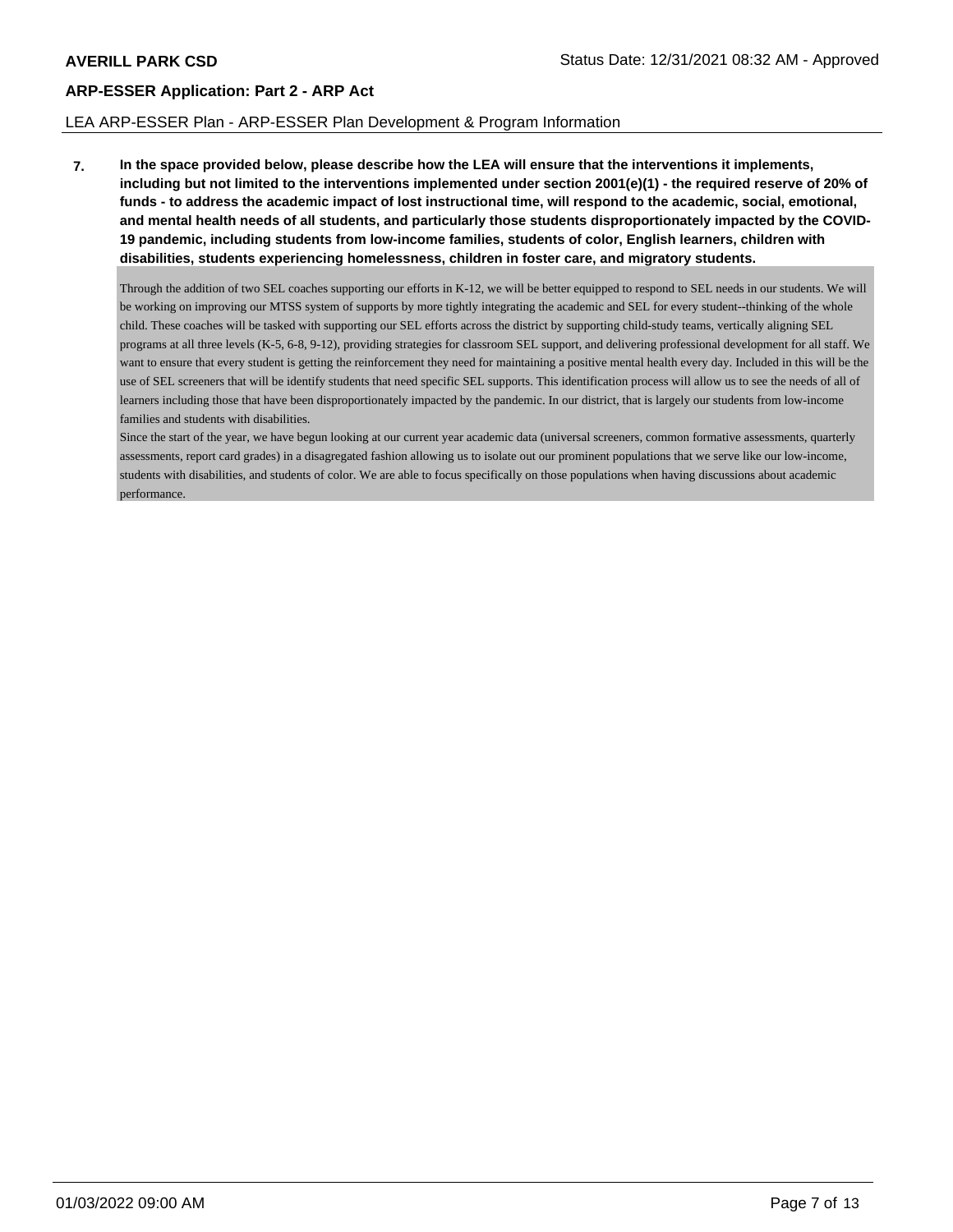LEA ARP-ESSER Plan - ARP-ESSER Return to In-Person Instruction

## **ARP-ESSER Return to In-Person Instruction**

AVERILL PARK CSD

491302060000

Section 2001(i)(1) of the ARP Act requires each LEA that receives ARP ESSER funds to develop and make publicly available on the LEA's website, not later than 30 days after receiving ARP ESSER funds, a plan for the safe return to in-person instruction and continuity of services for all schools, including those that have already returned to in- person instruction. Section 2001(i)(2) of the ARP Act further requires that the LEA seek public comment on the plan and take those comments into account in the development of the plan. Finally, section 2001(i)(3) of the ARP Act states that an LEA that developed a plan for the safe return to in-person instruction and continuity of services prior to the date of enactment of the ARP Act will be deemed to have met the requirement to develop a plan under section  $2001(i)(1)$  as long as the plan meets the statutory requirements (i.e., is publicly available on the LEA's website and was developed after the LEA sought and took into account public comment).

The LEA's plan must include how it will maintain the health and safety of students, educators, and other school and LEA staff and a description of any policies it has adopted regarding each of the CDC's safety recommendations, including universal and correct wearing of masks; modifying facilities to allow for physical distancing (e.g., use of cohorts/podding); handwashing and respiratory etiquette; cleaning and maintaining healthy facilities, including improving ventilation; contact tracing in combination with isolation and quarantine in collaboration with the State, local, territorial, or the health departments of Native American Nations; diagnostic and screening testing; efforts to provide vaccinations to school communities; appropriate accommodations for children with disabilities with respect to health and safety policies; and coordination with State and local health officials.

The plan must describe how the LEA will ensure continuity of services, including but not limited to services to address students' academic needs and the social, emotional, mental health and other needs of students and staff, which may include student health and food services.

LEA plans must be in an understandable and uniform format and, to the extent practicable, written in a language that parents can understand (or, if not practicable, orally translated). Upon request by a parent with a disability, LEA plans must be provided in an alternative format accessible to the parent.

**NYSED will permit previously developed LEA re-opening plans to satisfy the ARP statutory requirement for the safe return to in-person instruction and continuity of services. LEAs must make any necessary updates to existing plans to conform with the USDE requirements within 30 days of receipt of ARP-ESSER funds and to review (and revise if appropriate) plans every six months thereafter (until September 30, 2023).**

**1. In the space provided below, please provide the URL for the website(s) where the district's most current reopening/return to in-person learning plan is/will be located. For an LEA that does not have a website, the LEA may identify an online platform (e.g. social media group or post, file sharing service, email listserv) that allows plans to be directly communicated to students, parents or legal guardians, school staff, and other stakeholders. As appropriate, the LEA should provide details about how the plan will be made available to people who request it.**

https://averillpark.k12.ny.us/2021-2022-reopening-information

Any person who has requested this plan have been directed to our district website. In the event they are not able to access it from our site, we will provide the plan in paper format.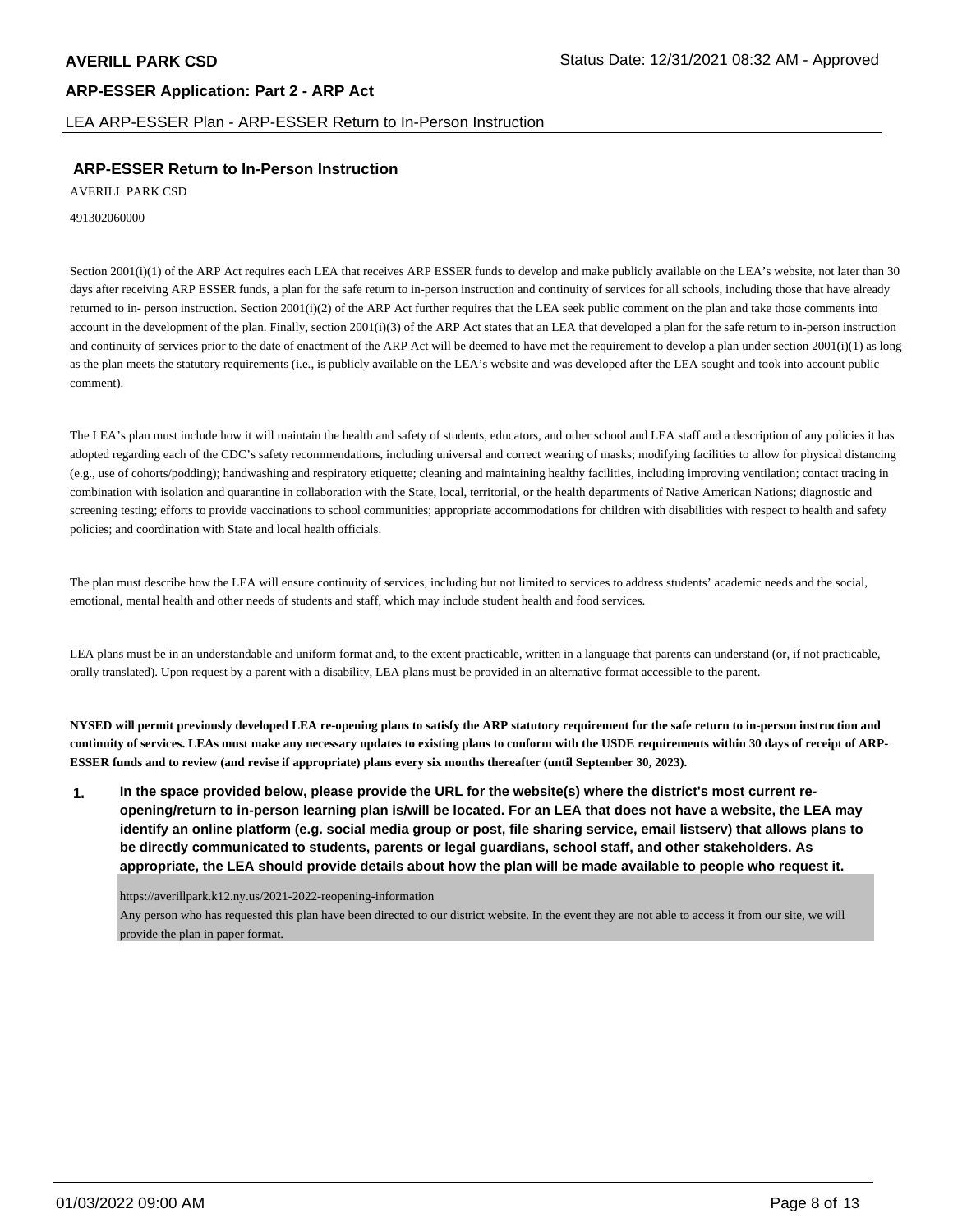#### LEA ARP-ESSER Plan - ARP-ESSER Return to In-Person Instruction

**2. An LEA must periodically, but no less frequently than every six months (through September 30, 2023), review and, as appropriate, revise its plan. Consistent with section 2001(i)(2) of the ARP Act, which requires an LEA to seek public comment on the development of its plan, an LEA must seek public input and take such input into account in determining whether to revise its plan and, if it determines revisions are necessary, on the revisions it makes to its plan, i.e., the LEA must seek public input on whether to revise its plan and on any revisions to its plan no less frequently than every six months (taking into consideration the timing of significant changes to CDC guidance on reopening schools). If the LEA revises its plan, the revised plan must address each of the aspects of safety currently recommended by the CDC or, if the CDC has updated its safety recommendations at the time the LEA is revising its plan, each of the updated safety recommendations.**

**In the space provided below, please describe how the LEA will review and regularly update (at least every six months through September 30, 2023) it's plan for in-person instruction, including a description of how public comment will be collected.**

The district will conduct periodic reviews of its plan to respond to any changes that get recommended by the CDC. If those changes require any modifications to the plan, the district will present these changes publicly during a Board of Education plan. These updates will be provided in January and July of each year.

Public comment is allowed at each board meeting and can also be emailed to our board clerk. Upon completion of its update to the Board of Education, the district will email the school community and request input on any proposed changes that have been included in the current plan.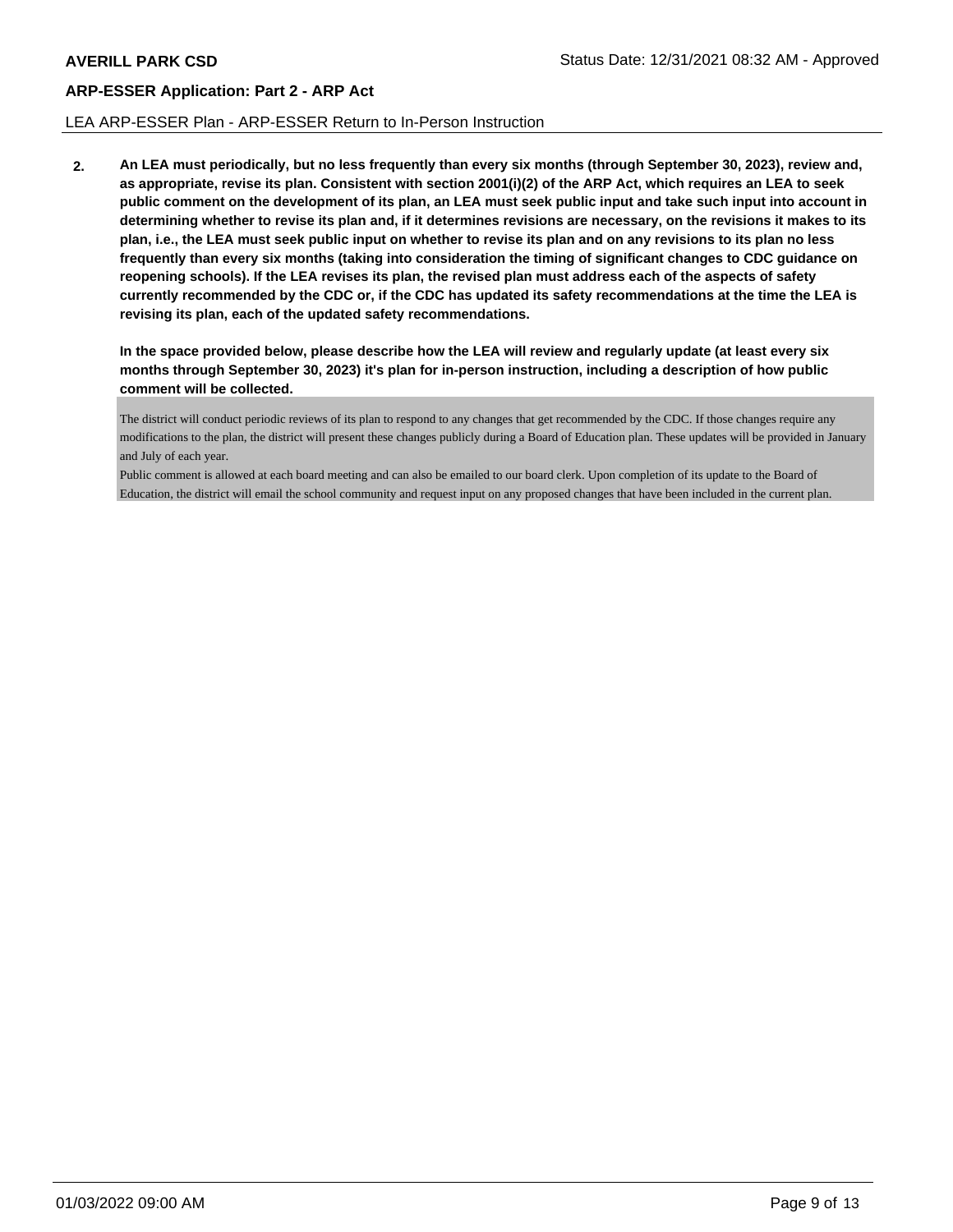LEA ARP-ESSER Plan - ARP-ESSER Funding Distribution

## **ARP-ESSER LEA Base 90% Allocation - Funding Distribution**

AVERILL PARK CSD

491302060000

**Please note: LEAs that have been allocated funds from the mandated SEA-Level Reserves in the 2021-22 enacted state budget will apply for those funds via a separate application process. NYSED will inform school districts under separate cover when the application process for school district allocations of ARP-ESSER SEA set-aside funds has been published in the SED Monitoring and Vendor Reporting System. The sections below are only for LEA 90% base ARP-ESSER allocations. LEAs should not apply for ARP ESSER SEA Reserve funds as part of this application.**

**1. Please complete the following to indicate the LEA's American Rescue Plan (ARP) Act LEA Base 90% allocation for Elementary and Secondary School Emergency Relief (ESSER) funds, as well as its most current enrollment figures.**

|                                                       | Amount (\$ or #) |
|-------------------------------------------------------|------------------|
| ARP-ESSER Fund Allocation (\$)                        | 1,310,176        |
| Total Number of K-12 Resident Students Enrolled (#)   | 2,645            |
| Total Number of Students from Low-Income Families (#) | 634              |

## **ARP-ESSER Schools Served**

**2. Please complete the following chart by indicating the number of PUBLIC SCHOOLS in the LEA being served by ARP-ESSER LEA Base 90% Funding.**

|                                                            | INumber (#) |
|------------------------------------------------------------|-------------|
| Total Number of Schools in the LEA                         |             |
| Number of Schools Served by ARP-ESSER LEA Base 90% Funding |             |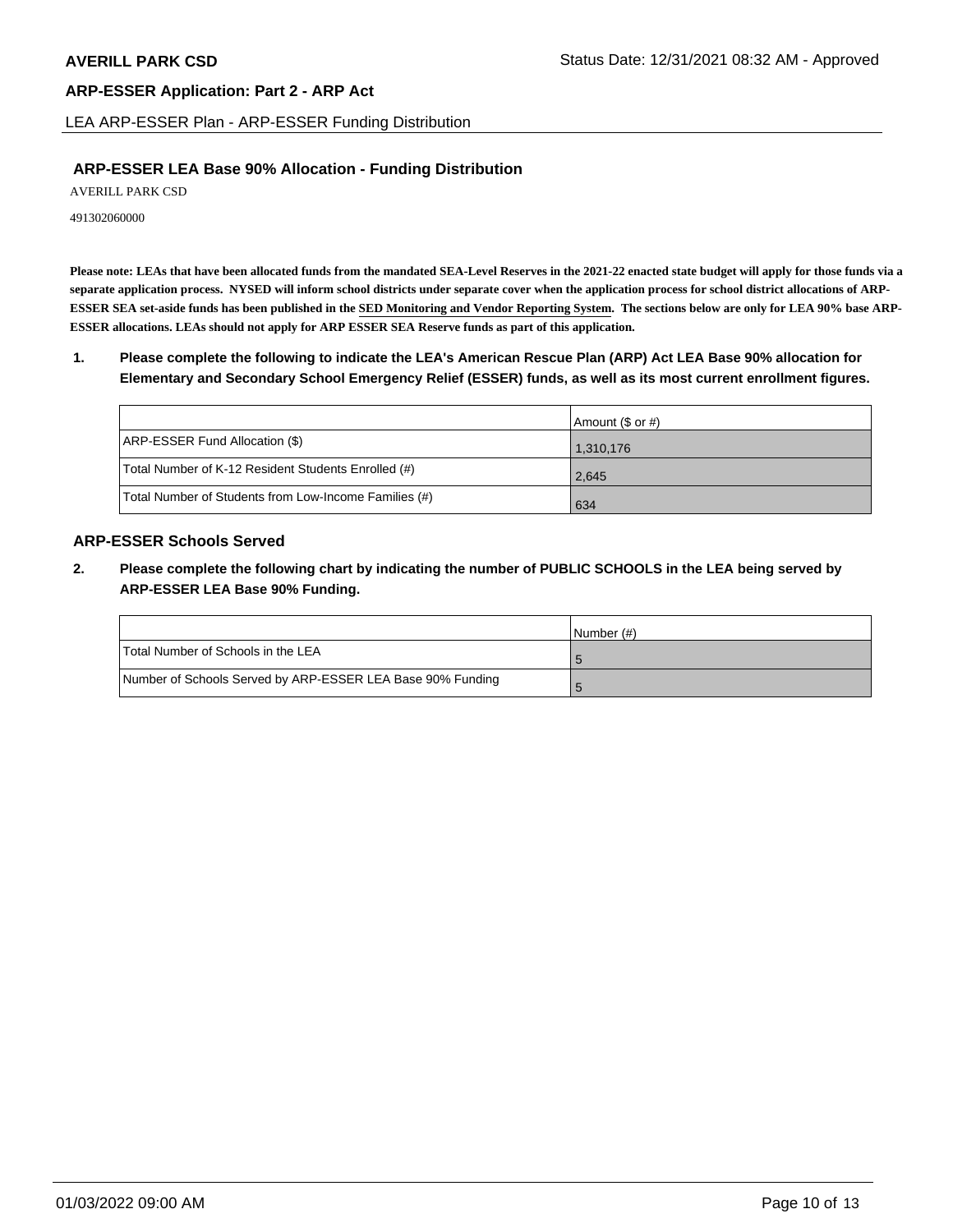LEA ARP-ESSER Plan - ARP-ESSER Use of Funds

## **ARP-ESSER LEA Base 90% Allocation - Use of Funds**

AVERILL PARK CSD

491302060000

**Please note: LEAs that have been allocated funds from the mandated SEA-Level Reserves in the 2021-22 enacted state budget will apply for those funds via a separate application process. NYSED will inform school districts under separate cover when the application process for school district allocations of ARP-ESSER SEA set-aside funds has been published in the SED Monitoring and Vendor Reporting System. The sections below are only for LEA 90% base ARP-ESSER allocations. LEAs should not apply for ARP ESSER SEA Reserve funds as part of this application.**

**1. Please complete the chart below by identifying the funds being used to support each allowable activity. Please respond with "0" to indicate that no funds are being assigned to a given activity. PLEASE NOTE - All proposed expenditures must be reflected within the FS-10 budget form AND budget narrative to clearly align with this item.**

|                                                                                                                                                                                                                                                                                                                                                                                                                                                                                                                                                            | FUNDING Amounts (\$) |
|------------------------------------------------------------------------------------------------------------------------------------------------------------------------------------------------------------------------------------------------------------------------------------------------------------------------------------------------------------------------------------------------------------------------------------------------------------------------------------------------------------------------------------------------------------|----------------------|
| 1 - Any activity authorized by the ESEA, including the Native Hawaiian Education Act and<br>the Alaska Native Educational Equity, Support, and Assistance Act (20 U.S.C. 6301 et<br>seq.).                                                                                                                                                                                                                                                                                                                                                                 | 0                    |
| 2 - Any activity authorized by the Individuals with Disabilities Education Act (IDEA) (20<br>U.S.C. 1400 et seq.).                                                                                                                                                                                                                                                                                                                                                                                                                                         | $\overline{0}$       |
| 3 - Any activity authorized by the Adult Education and Family Literacy Act (AEFLA) (29<br>U.S.C. 3271 et seq.).                                                                                                                                                                                                                                                                                                                                                                                                                                            | $\mathbf 0$          |
| 4 - Any activity authorized by the Carl D. Perkins Career and Technical Education Act of<br>2006 (Perkins V) (20 U.S.C. 2301 et seq.).                                                                                                                                                                                                                                                                                                                                                                                                                     | $\mathbf 0$          |
| 5 - Any activity authorized by subtitle B of title VII of the McKinney-Vento Homeless<br>Assistance Act (McKinney-Vento) (42 U.S.C. 11431 et seg.).                                                                                                                                                                                                                                                                                                                                                                                                        | $\mathbf 0$          |
| 6 - Coordinating preparedness and response efforts of LEAs with State, local, Tribal, and<br>territorial public health departments, and other relevant agencies, to improve coordinated<br>responses among such entities to prevent, prepare for, and respond to COVID-19.                                                                                                                                                                                                                                                                                 | $\boldsymbol{0}$     |
| 7 - Providing principals and other school leaders with the resources necessary to address<br>the needs of their individual schools.                                                                                                                                                                                                                                                                                                                                                                                                                        | $\mathbf 0$          |
| 8 - Activities to address the unique needs of low-income children or students, students<br>with disabilities, English learners, racial and ethnic minorities, students experiencing<br>homelessness, and children and youth in foster care, including how outreach and service<br>delivery will meet the needs of each population.                                                                                                                                                                                                                         | $\overline{0}$       |
| 9 - Developing and implementing procedures and systems to improve the preparedness<br>and response efforts of LEAs.                                                                                                                                                                                                                                                                                                                                                                                                                                        | 12,440               |
| 10 - Training and professional development for staff of the LEA on sanitation and<br>minimizing the spread of infectious diseases.                                                                                                                                                                                                                                                                                                                                                                                                                         | $\mathbf{0}$         |
| 11 - Purchasing supplies to sanitize and clean the facilities of the LEA, including buildings<br>operated by such LEA.                                                                                                                                                                                                                                                                                                                                                                                                                                     | 78,733               |
| 12 - Planning for, coordinating, and implementing activities during long-term closures,<br>including providing meals to eligible students, providing technology for online learning to<br>all students, providing guidance for carrying out requirements under the IDEA and<br>ensuring other education services can continue to be provided consistent with all Federal,<br>State, and local requirements.                                                                                                                                                | 0                    |
| 13 - Purchasing educational technology (including hardware, software, and connectivity)<br>for students who are served by the LEA that aids in regular and substantive educational<br>interaction between students and their classroom instructors, including low-income<br>students and students with disabilities, which may include assistive technology or<br>adaptive equipment.                                                                                                                                                                      | 64,500               |
| 14 - Providing mental health services and supports, including through the implementation<br>of evidence based full-service community schools.                                                                                                                                                                                                                                                                                                                                                                                                              | 373,410              |
| 15 - Planning and implementing activities related to summer learning and enrichment and<br>supplemental after-school programs, including providing classroom instruction or online<br>learning during the summer months and addressing the needs of low-income students,<br>students with disabilities, English learners, migrant students, students experiencing<br>homelessness, and children and youth in foster care.                                                                                                                                  | 129,067              |
| 16 - Addressing the academic impact of lost instructional time among an LEA's students<br>(including low-income students, students with disabilities, English learners, racial and<br>ethnic minorities, students experiencing homelessness, and children and youth in foster<br>care) by: a) Administering and using high-quality assessments that are valid and reliable<br>to accurately assess students' academic progress and assist educators in meeting<br>students' academic needs, including through differentiating instruction; b) Implementing | 344,796              |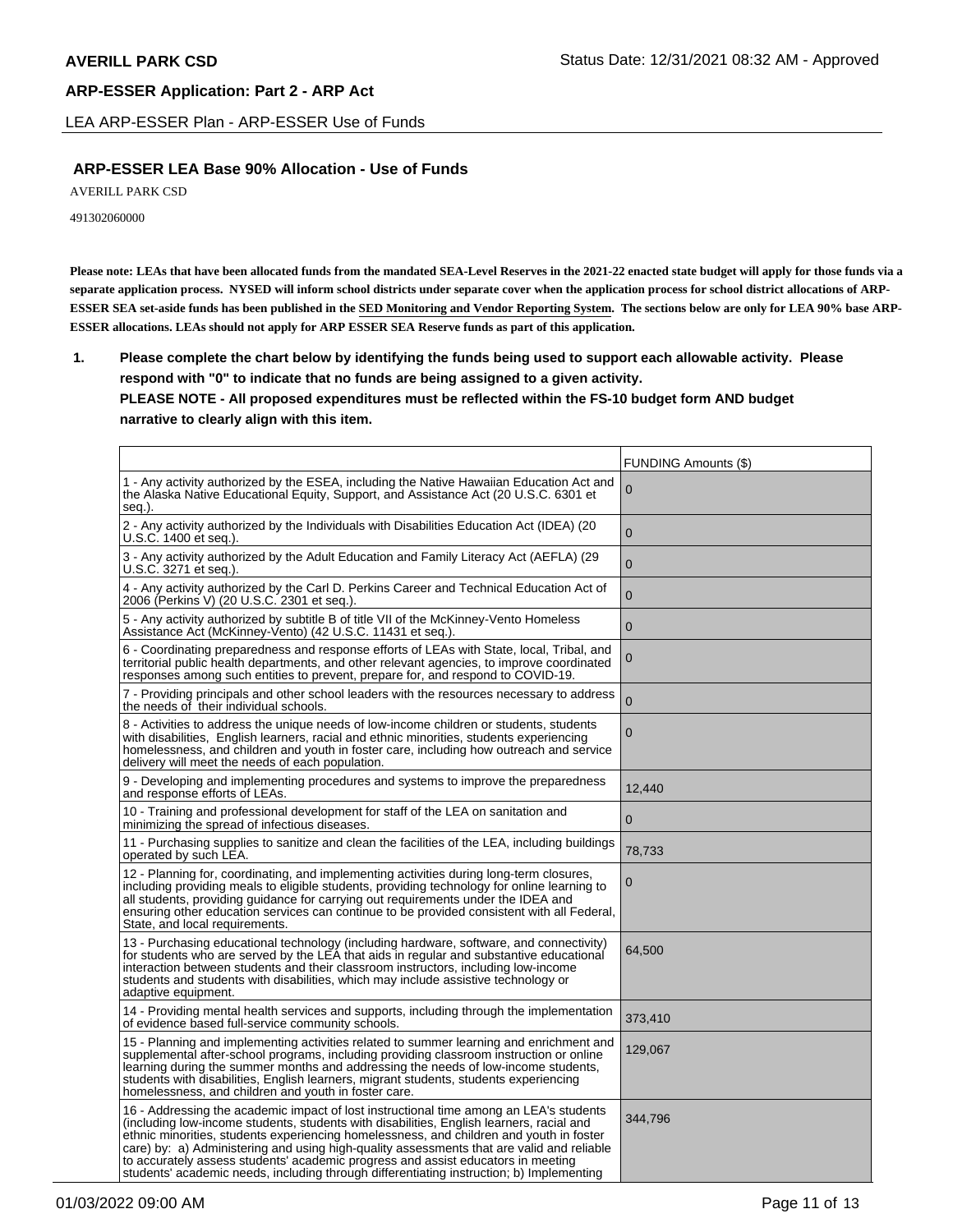# LEA ARP-ESSER Plan - ARP-ESSER Use of Funds

|                                                                                                                                                                                                                                                                                                                                                                | FUNDING Amounts (\$) |
|----------------------------------------------------------------------------------------------------------------------------------------------------------------------------------------------------------------------------------------------------------------------------------------------------------------------------------------------------------------|----------------------|
| evidence-based activities to meet the comprehensive needs of students; c) Providing<br>information and assistance to parents and families on how they can effectively support<br>students, including in a distance learning environment; and d) Tracking student<br>attendance and improving student engagement in distance education.                         |                      |
| 17 - School facility repairs and improvements to enable operation of schools to reduce<br>risk of virus transmission and exposure to environmental health hazards, and to support<br>student health needs.                                                                                                                                                     | l O                  |
| 18 - Inspection, testing, maintenance, repair, replacement, and upgrade projects to improve the indoor air quality in school facilities, including mechanical and non-<br>mechanical heating, ventilation, and air conditioning systems, filtering, purification and<br>other air cleaning, fans, control systems, and window and door repair and replacement. | O                    |
| 19 - Developing strategies and implementing public health protocols including, to the<br>greatest extent practicable, policies in line with guidance from the CDC for the reopening<br>and operation of school facilities to effectively maintain the health and safety of students,<br>educators, and other staff.                                            | 24,166               |
| 20 - Other activities that are necessary to maintain the operation of and continuity of<br>services in the LEA and continuing to employ existing staff of the LEA.                                                                                                                                                                                             | 283,064              |
| Totals:                                                                                                                                                                                                                                                                                                                                                        | 1,310,176            |